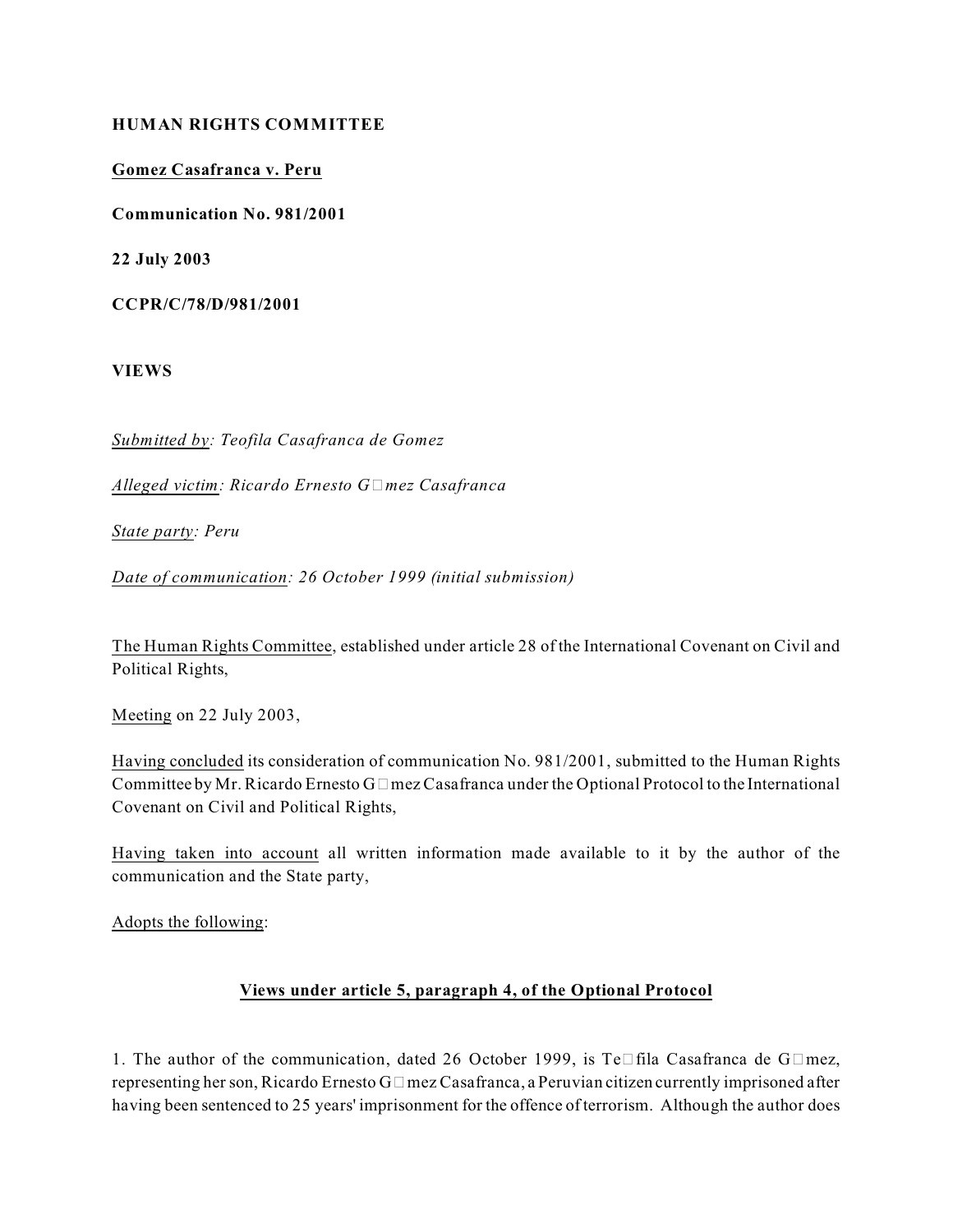not cite specific provisions of the Covenant, the communication may raise issues under articles 7; 9, paragraphs 1 and 3; 14, paragraphs 1, 2 and 3 (c); and 15 of the International Covenant on Civil and Political Rights, which entered into force for Peru on 28 April 1978. The Optional Protocol entered into force on 2 October 1980. The author is represented by counsel.

#### The facts as submitted by the author

2.1 The victim was a student at the Faculty of Dentistry of the Inca Garcilaso de la Vega University, and also worked in the family restaurant. On 3 October 1986 he was arrested in a building near to his home, where he had gone to clean up after being stopped at gunpoint by the police. The arrest was made without any arrest warrant, and without the detainee having been arrested in flagrante delicto; he was taken to the offices of DIRCOTE,**(1)** where he was locked in the cells while the police made inquiries.

2.2 According to the author, the victim was subjected to cruel and savage physical, psychological and mental torture. In the records of the second oral hearing, held in 1998, the prisoner states that he was tortured to obtain certain statements. Specifically, he tells of how they bent back his hands and twisted his arms, hoisted him up in the air, put a pistol in his mouth, took him to the beach and attempted to drown him, and later attempted to rape him by inserting a candle in his anus. On 7 September 2001 Mr.  $G \Box$  mez Casafranca reported the torture to which he had been subjected while at DIRCOTE on 3 October 1986 to the National Police Department of Human Rights. On 17 September 2001 the Department issued a finding in which it noted that the victim had been advised by counsel and that he had not submitted a complaint in a timely manner. Mr. Casafranca was charged with homicide, bodily injury and terrorist acts. The author maintains that her son always maintained his innocence and did not even know the other accused persons who, possibly owing to the torture to which they too were subjected, implicated him in the offence.

2.3 According to the author, the police, in an utterly arbitrary act, brought charges against the prisoner in attestation No. 91-D4-DIRCOTE of 22 October 1986, implicating him in acts which he neither committed nor participated in. According to the DIRCOTE police attestation, Ricardo Ernesto G $\Box$ mez Casafranca, alias "Tom<sup>[1]</sup>s", was the military militia commander of a terrorist cell of *Sendero Luminoso*, belonging to the  $\Box$ a $\Box$ a Chosica central sector. The cell recruited more members, organized "people's schools", carried out dynamite attacks and fire bombings and sought to destroy police units. The attestation states that Ricardo Ernesto  $G \square$  mez Casafranca is the perpetrator, with others, of a terrorist offence in that on 31 July 1986 he took part in the fire bombing, using home-made devices, of the Papelera Peruana SA company. The author was also accused of other offences, including offences against human life, the person and health, and against company property. The attestation states that a search of the person of Ricardo Ernesto G $\square$  mez Casafranca revealed no weapons, explosives or subversive propaganda. A search of his home also proved negative. Nevertheless, analysis revealed that the writing in several subversive political texts deemed as subversive, was that of Ricardo Ernesto  $G \Box$  mez Casafranca. In addition, the detainees Sandro Galdo Arrieta, Francisco Reyna Garc $\Box$ a, Ignacio Guizado Talaverano and Rosa Luz Tineo Suasnabar accused him of belonging to *Sendero Luminoso*.

2.4 The prisoner was brought before examining magistrate No. 39 of the Lima High Court, who opened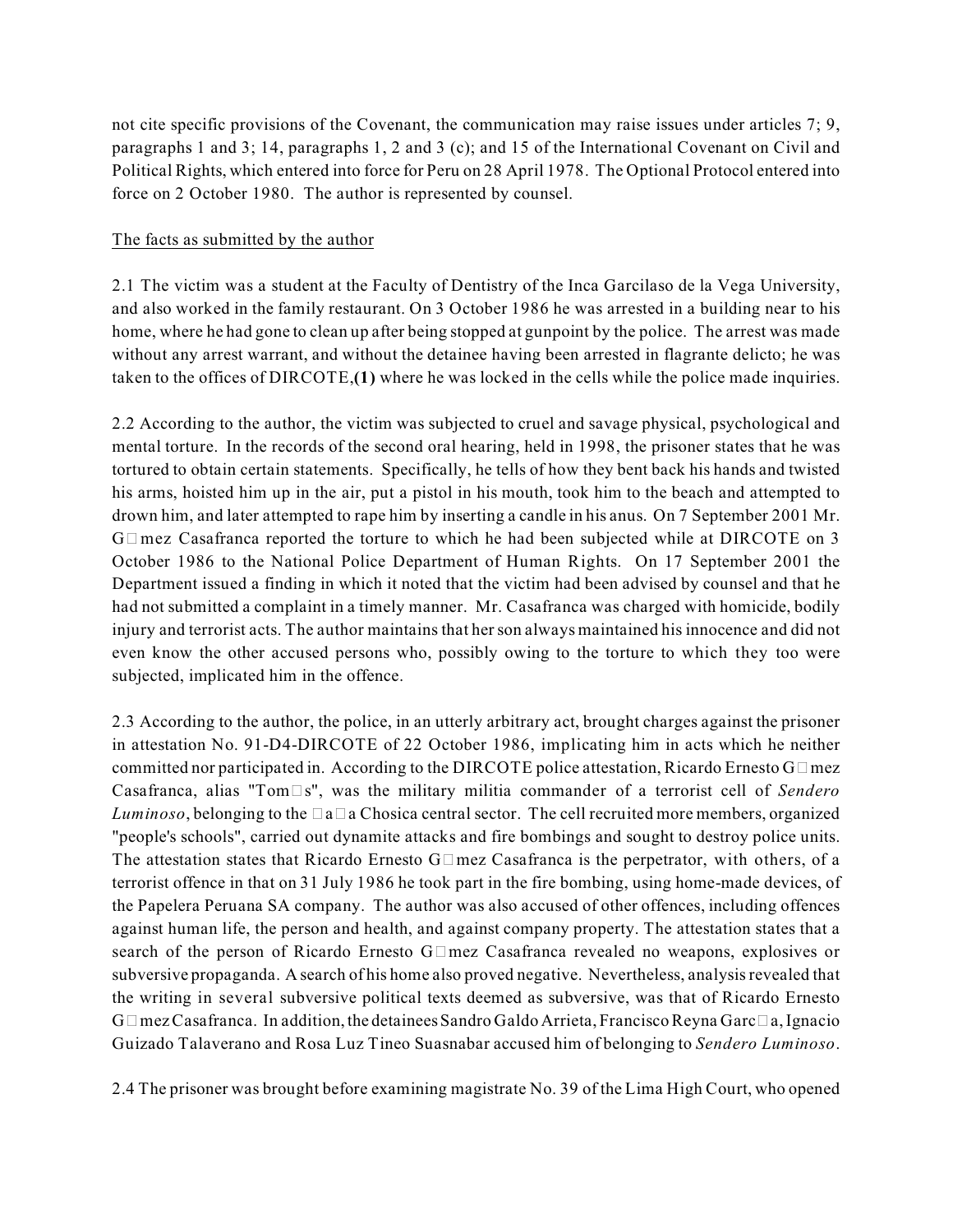an investigation by issuing an order for his detention on 23 October 1986. The author states that the office of the prosecutor produced no evidence to corroborate the accusations against her son. However, the report of the office of the provincial prosecutor, dated 22 July 1987, states that, as indicated in the police attestation, Mr. G $\square$ mez Casafranca, with others, is part of a *Sendero Luminoso* terrorist cell belonging to the  $\Box a \Box a$  Chosica central sector. The report also refers to the various statements by other defendants, who maintained that they had not confirmed their police statement because it had been obtained under torture. **(2)**

2.5 In the oral proceedings, the judges confined themselves to questioning the alleged victim on the basis of the contentions in the police report, without taking into account events at the pre-trial stage. On 22 December 1988 Lima Seventh Correctional Court acquitted him, declaring him innocent of the charges brought against him.

2.6 The Office of the Attorney-General applied for annulment of the judgement, which was declared void on 11 April 1997 by the faceless Supreme Court. The Court held that the facts had not been properly determined or the evidence properly verified.

2.7 On 11 September 1997 the police arrested Mr. Ricardo Ernesto  $G \Box$  mez Casafranca at his home for an appearance at further oral proceedings based on the same charges; this time, on 30 January 1998, he was sentenced to 25 years' imprisonment by the Special Criminal Counter-Terrorism Division. The sentence was confirmed by the Supreme Court on 18 September 1998.

# The complaint

3.1 The author claims violation of the right of her son to protection of the person and to physical, psychological and mental integrity and of his right not to be subjected to torture while being held. She also claims that the victim's right to liberty and security of person has been violated.

3.2 The author further claims that the State party, in pursuing its counter-insurgency policy, has violated judicial guarantees of due process and protection of the courts. She also maintains that there has been a violation of the right to judicial protection, that is, the right to a hearing with due guarantees and presumption of innocence. Moreover, she contends that the sentence handed down against her son was based solely on the transcription of the police report, there being no mention of legal grounds or of individual criminal liability.

3.3 Lastly, the author claims violation of the principle of legality, equality of the victim before the law, and retroactivity.

### The State party's observations on admissibility and the merits

4.1 In its communication dated 20 December 2001 the State party acknowledges that all the requirements for admissibility have been met and that the victim has exhausted all domestic remedies and that the matter has not been submitted to any other international body.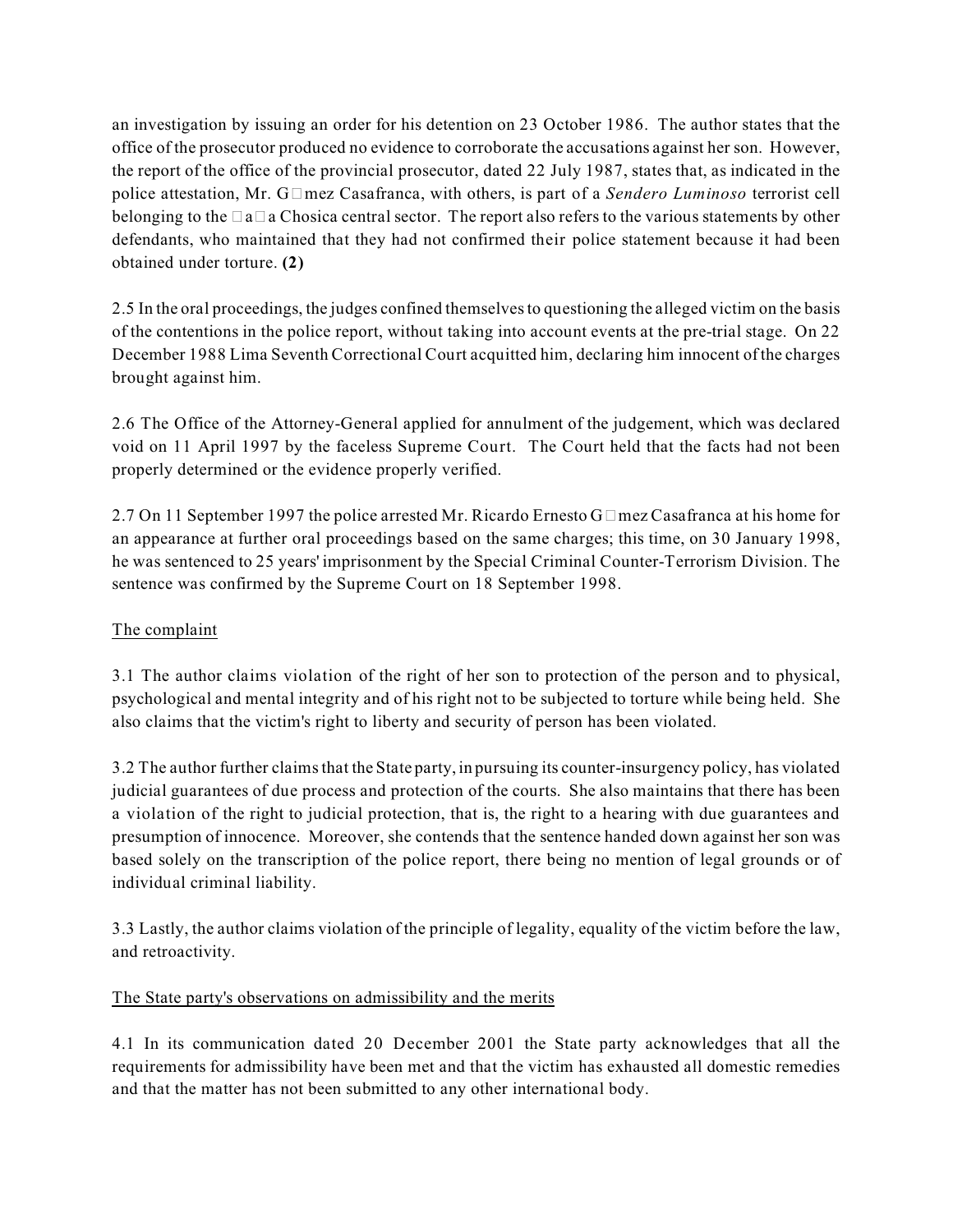4.2 On the merits, the State party indicates that Mr.  $G \Box$  mez Casafranca was arrested under the law on the investigation of terrorist offences and in the context of the 1979 Constitution then in force. Legislative Decree No. 46, adopted on 10 March 1981, that is before the alleged victim was arrested, provided, in its article 9, that the police could place in preventive detention for a period not exceeding 15 days those allegedly involved in such offences as perpetrators or participants, subject to providing immediate notification in writing to the Public Prosecutor's Office and within 24 hours to the examining magistrate. Accordingly the police acted in accordance with the law.

4.3 The State party maintains that the communication does not contest the compatibility of Legislative Decree No. 46 with the International Covenant on Civil and Political Rights, or its validity before national courts. The State party asserts that Peruvian judges could have found the decree incompatible with the Constitution had they considered that it was not applicable to the author's son. Neither was the victim the subject of any application for habeas corpus or amparo, either at the time of pre-trial detention or during the trial for terrorism. Accordingly, his detention was in accordance with article 9, paragraph 1, of the Covenant.

4.4 Regarding the author's claims that her son was subjected to cruel torture, the State party maintains that the file relating to the pardon **(3)** contains a copy of medical certificates corroborating the absence of any physical ill-treatment of the victim.

4.5 The State party also asserts that the communication simply refers to torture without specifying the date or the methods of torture to which the victim was allegedly subjected. Accordingly there is no proof of a violation of article 7 of the Covenant.

4.6 The State party asserts that the norms of due process provided for in article 14 of the Covenant have been observed. According to the State party, the author's claims that there was a violation of due process and protection of the courts, of the right to judicial protection and to a hearing with due guarantees, of the principle of the presumption of innocence, and of grounds based on the facts and applicable legislation, have not been substantiated.

4.7 The State party maintains that the victim was judged on conditions of equality by the Peruvian courts. He was heard in public hearings on two occasions, when he appeared before a tribunal composed of professional judges specializing in criminal law, where he had an opportunity to be heard, and where he was able to exercise his right to defend himself, both in person and by counsel of his choosing. According to the State party, the courts that judged him had already been constituted prior to his appearance, in accordance with the legislation then in force: the Code of Criminal Procedure, approved in Act No. 9024 of 23 November 1939; and Decree Law No. 25475, as amended by Act No. 26248 **(4)** and Act No. 26671, **(5)** and that the latter abolished the so-called "faceless courts". That is, he was not judged in a closed hearing by a "faceless" court, but on two occasions was examined at public hearings by judges comprising a competent (previously established by law), independent (selected on the basis of the institutional guarantees provided for in the Constitution and by law) and impartial tribunal.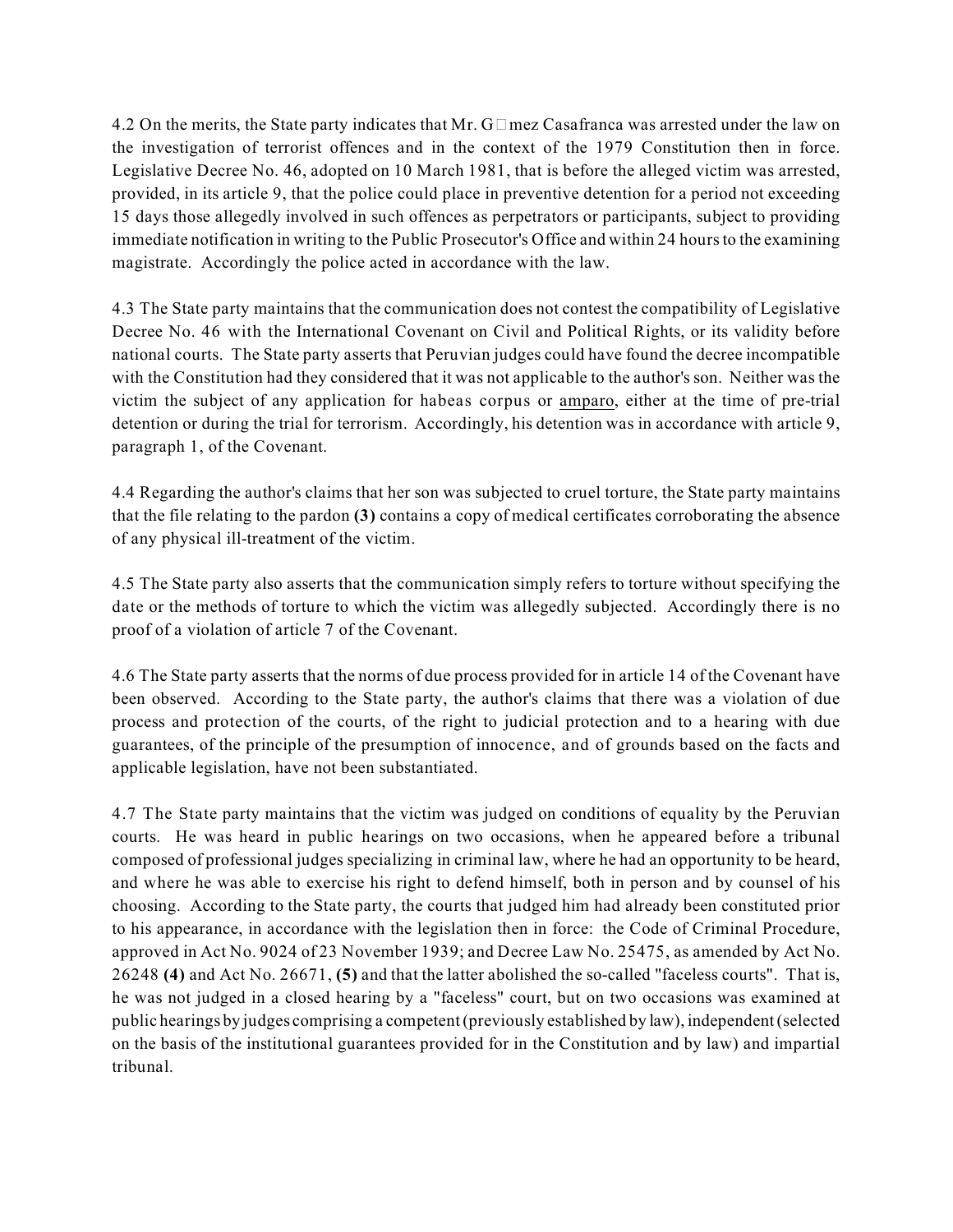4.8 The State party maintains that, although the Criminal Chamber of the Supreme Court which annulled the judgement that had acquitted Mr. Casafranca on 11 April 1997 was a "faceless" Chamber, the judgment had enough reasoning.

4.9 The principle of the presumption of innocence set forth in article 14, paragraph 2, of the Covenant, was respected during the judicial investigation and in the trial. The evidence and other testimony produced in a fair trial led the judges to conclude that the presumption of innocence was unfounded. The Supreme Court concurred in confirming the judgement.

4.10 The State party maintains that the judicial decisions were based on the facts and the law. Although this is not a right expressly set forth in the Covenant, it is in accordance with the concept of due process.

4.11 Regarding the claims that there were violations of the principles of legality, equality before the law and retroactivity, the State party maintains that the courts investigated and punished the alleged victim for the offence of terrorism and applied the special criminal rules relating to investigation and punishment. That is, regarding the procedural norms applied in the 1998 trial, they applied Legislative Decree No. 46 of 10 March 1981, Act No. 24651 of 6 March 1987 and Decree Law No. 25475 of 5 May 1992.

4.12 With regard to the acquittal of 22 December 1988, the State party maintains that the Seventh Correctional Court applied, as substantive criminal legislation, Legislative Decree No. 46, then applicable to the offences attributed to the victim, consisting in the homicide of police officer Rom $\Box$ n Rojas Saavedra on 22 June 1986, the attempted arson at the Papelera Peruana SA factory on 31 July 1986, the blowing up of high-tension pylons on 27 July 1986, the homicide of police corporal Aurelio da Cruz del  $\Box$ guila on 11 August 1986, the homicide of police officer Rolando Mar $\Box$ n Paucar on 2 September 1986 and the planning of the homicide of Enrique Thomas Ojeda, an Aprista Peruano party candidate in Chaclacayo.

4.13 Legislative Decree No. 46 was repealed by article 6 of Act No. 24651 of 6 March 1987. This Act was applied in the conviction of 30 January 1998. The Criminal Division for terrorism offences of the Lima High Court thus applied a legal provision (Act No. 24651) that post-dated the events it considered unlawful. Its decision was endorsed by the Supreme Court on 18 September 1998. However, Legislative Decree No. 46 and Act No. 24651 applied similar penalties to offences constituting terrorism. Accordingly, the author has not demonstrated how this could be incompatible with article 15 of the Covenant.

4.14 Lastly, the State party notes that the acts for which the Peruvian courts sentenced the victim were offences under the applicable national legislation, and that the provision in force at the time can be applied so that the acts are properly classified. The situation could be rectified through a further decision by the courts, rather than by the executive.

4.15 In conclusion, the State party reiterates that it has no observations to make on admissibility, that due process was respected, and that neither the right ofthe victim to liberty nor to security of person was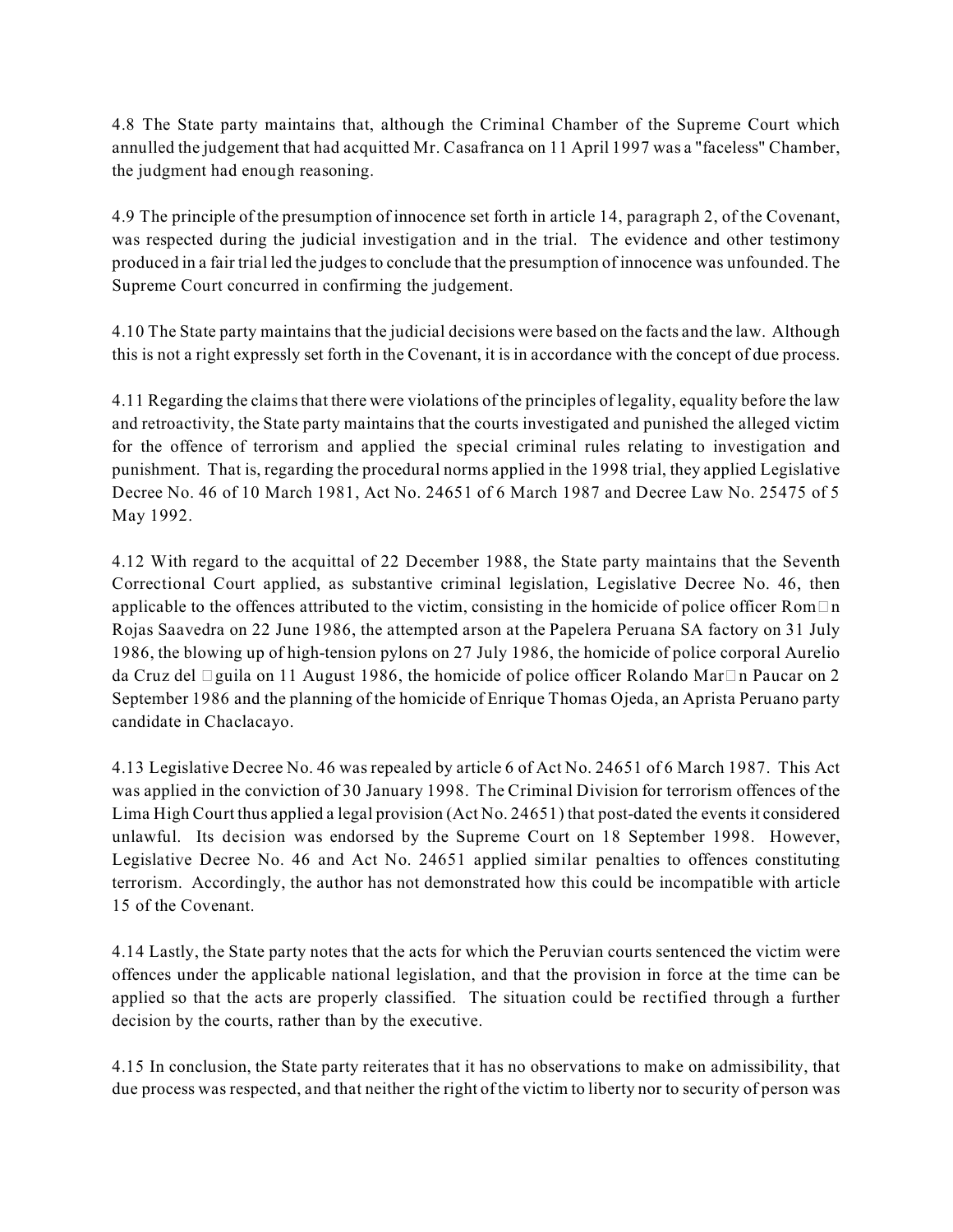violated.

## The author's comments relating to admissibility and the merits

5.1 The author alleges in her comments that all the assertions by the State party are false, having the sole object of concealing the violation of articles 9 and 14 of the Covenant. According to the author, the State party has not responded to her specific allegations regarding the victim, who has been sentenced to a term of imprisonment after having been tried by a "faceless" court and convicted without evidence or any attribution of material individual liability by applying laws that were not in force when the acts occurred, as in the judgement of 30 January 1998.

5.2 The author claims that the victim was arrested without there being a warrant and without being caught in flagrante delicto. With regard to the period of detention, the law provided for a maximum of 15 days' detention at the police station. Yet the victim was held for 22 days and the judgement made no reference to this. Further, the State party has not provided any information on the torture to which the victim was subjected.

5.3 The author maintains that the judgement is a continuation of the methods applied by the "faceless" courts. The right to due process, the presumption of innocence and burden of proof as well as the principle of legality were violated. Further, the author alleges that the judgement was a literal reproduction of the police attestation in contravention of the principle of legality and equality before the law. She further maintains that the victim was sentenced under a law that was not in force at the time the acts were committed, namely June to December 1986, whereas the sentence was pronounced under Act No. 24651 of 6 March 1987.

5.4 The author states that this judgement violated the principles of liberty and security of person, the principle of equality before the law and retroactivity, the right to due process and effective protection of the courts.

### Issues and proceedings before the Committee

6.1 Before considering any claim contained in a communication, the Human Rights Committee must, in accordance with rule 87 of its rules of procedure, decide whether or not the complaint is admissible under the Optional Protocol to the Covenant.

6.2 The Committee has ascertained that the same matter is not being examined under another procedure of international investigation or settlement for the purposes of article 5, paragraph 2 (a), of the Optional Protocol. It has further ascertained that the victim has exhausted domestic remedies for the purposes of article 5, paragraph 2 (b), of the Optional Protocol.

6.3 The Committee also notes that the State party has not refuted the applicability of article 5, paragraphs 2 (a) and (b), of the Optional Protocol to the case, thereby accepting its admissibility. Accordingly, and bearing in mind the author's claims, the Committee declares the communication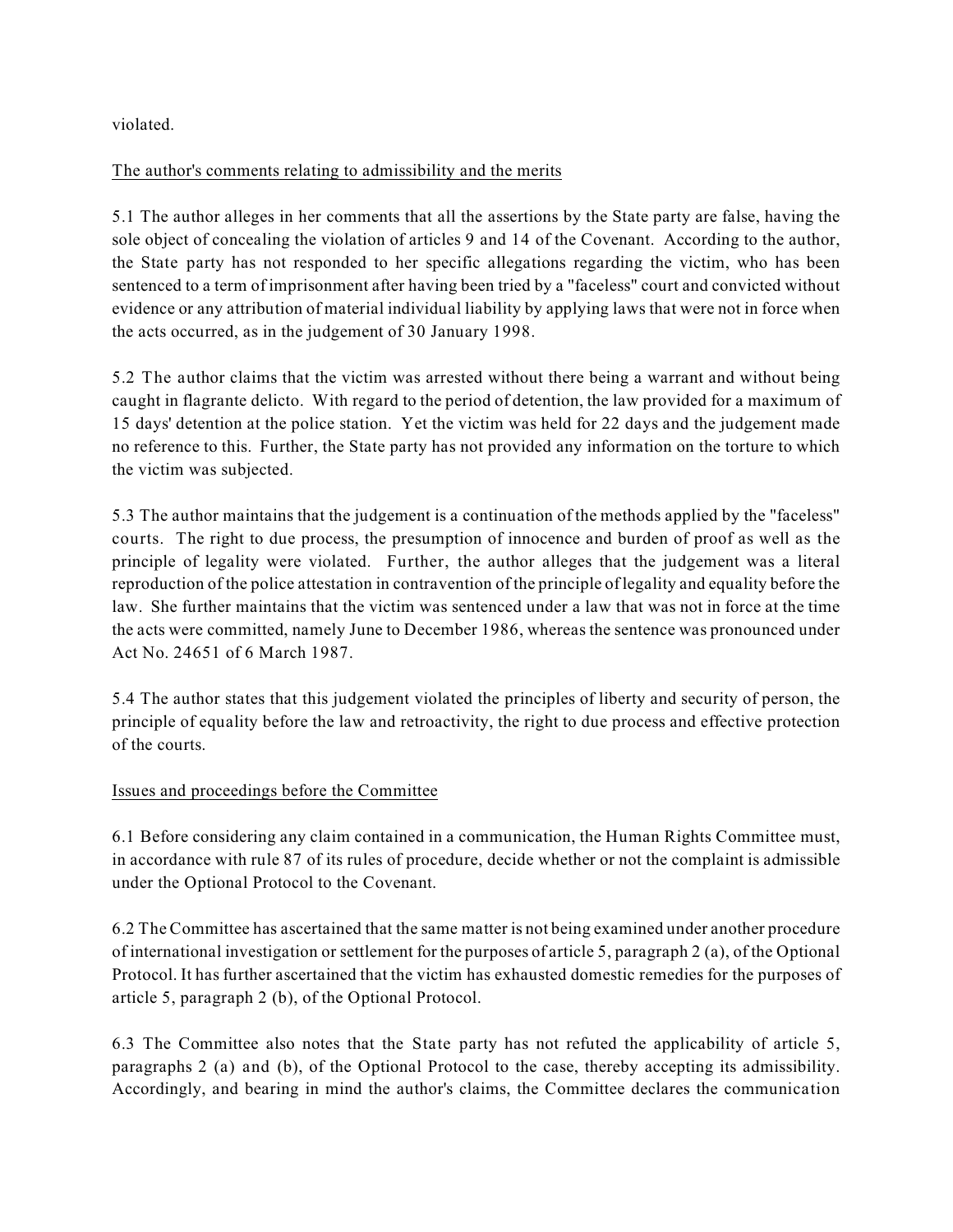admissible and proceeds to consideration of the merits of the case on the basis of the information provided by the parties, in accordance with article 5, paragraph 1, of the Optional Protocol.

### Consideration of the merits

7.1 With regard to the author's claims that her son was subjected to ill-treatment while being held at the police station, the Committee notes that, while the author does not provide further information in this regard, the attached copies of the records of the oral proceedings of 30 January 1998 reveal how the victim described in detail before the judge the acts of torture to which he had been subjected. Taking into account the fact that the State party has not provided any additional information in this regard, or initiated an official investigation of the events described, the Committee finds that there was a violation of article 7 of the Covenant.

7.2 With respect to the allegations of a violation of the right of the victim to liberty and security of person and that her son was arrested without a warrant, the Committee regrets that the State party has failed to provide an explicit response to this claim, merely asserting in general terms that Mr. G $\Box$ mez Casafranca was arrested in accordance with Peruvian law. The Committee notes the author's claim that her son was held for 22 days at the police station, whereas the law provides for a period of 15 days. The Committee considers that since the State party has not contested these claims due weight must be attached to them. Accordingly the Committee finds that there was a violation of article 9, paragraphs 1 and 3, of the Covenant.

7.3 Regarding the author's claims under article 14, the Committee takes note of the fact that Mr.  $G \Box$  mez Casafranca was, after first acquitted in 1988, ordered for retrial by a "faceless" Chamber of the Supreme Court. This alone raises issues under article 14, paragraphs 1 and 2. Taking into account that Mr.  $G\Box$  mez Casafranca was convicted after retrial in 1998, the Committee takes the view that whatever measures were taken by the Special Criminal Counter-Terrorism Chamber to guarantee Mr.  $G \Box$ mez Casafranca's presumption of innocence, the delay of some 12 years after the original events and 10 years after the first trial resulted in a violation of the author'sright, under article 14, paragraph 3(c), to be tried without undue delay. In the circumstances of the case, the Committee concludes that there was a violation of article 14 of the right to a fair trial taken as a whole.

7.4 With regard to the author's claims that there was a violation of the principles of non-retroactivity and equality before the law as a result of the application of Act No. 24651 of 6 March 1987, subsequent to the events in the case, the Committee notes that the State party acknowledges that this occurred. While it is true, as asserted by the State party, that acts of terrorism at the time of the events were already offences under Legislative Decree No. 46 of March 1981, it is equally true that Act No. 24651 of 1987 amended the penalties, by imposing higher minimum sentences and thereby making the situation of guilty parties worse. **(6)** Although Mr. G $\Box$  mez Casafranca was sentenced to the minimum term of 25 years under the new law, this was more than double compared to the minimum term under the previous law, and the Court gave no explanation as to what would have been the sentence under the old law if still applicable. Accordingly, the Committee finds that there was a violation of article 15 of the Covenant.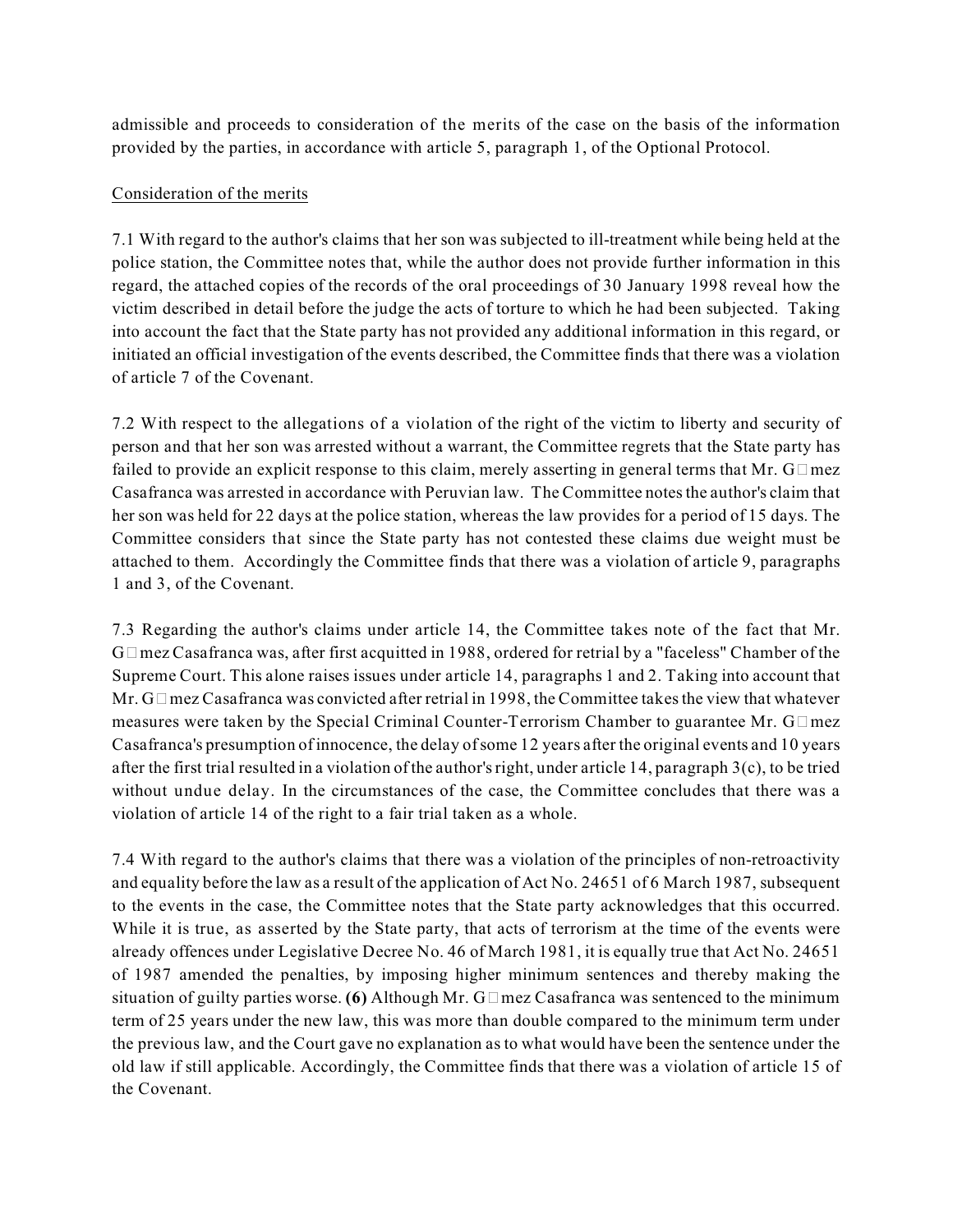8. The Human Rights Committee, acting under article 5, paragraph 4, of the Optional Protocol to the International Covenant on Civil and Political Rights, is of the view that the facts as found by the Committee constitute violations of articles 7; 9, paragraphs 1 and 3; 14 and 15 of the Covenant.

9. In accordance with article 2, paragraph 3 (a), of the Covenant, the State party is under an obligation to release Mr. G $\Box$  mez Casafranca and pay him appropriate compensation. The State party is also under an obligation to ensure that similar violations do not occur in future.

10. Bearing in mind that, by becoming a party to the Optional Protocol, the State party has recognized the competence of the Committee to determine whether there has been a violation of the Covenant and that, pursuant to article 2 of the Covenant, the State party has undertaken to ensure to all individuals within its territory or subject to its jurisdiction the rights recognized in the Covenant and to provide an effective and enforceable remedy when a violation has been established, the Committee wishes to receive from the State party, within 90 days, information on the measures taken to give effect to the Committee's Views. The State party is also requested to publish the Committee's Views.

[Adopted in English, French and Spanish, the original text being the English version. To be published subsequently in Arabic, Chinese and Russian too, as part of the annual report of the Committee to the General Assembly.]

\* The following members of the Committee participated in the examination of the present communication: Mr. Abdelfattah Amor, Mr. Alfredo Castillero Hoyos, Mr. Maurice  $GI \Box I \Box$ Ahanhanzo, Mr. Walter  $K \Box$ lin, Mr. Ahmed Tawfik Khalil, Mr. Rajsoomer Lallah, Mr. Rafael Rivas Posada, Sir Nigel Rodley, Mr. Martin Scheinin, Mr. Ivan Shearer, Mr. Hip□lito Solari Yrigoyen, Ms. Ruth Wedgwood, Mr. Roman Wieruszewski and Mr. Maxwell Yalden.

### Notes

1. Department of Counter-Terrorism.

2. Sandro Galdo Arrieta, Francisco Reyna Garc□a, Ignacio Guizado Talaverano and Rosa Luz Tineo Suasnabar.

3. Act No. 26655 was passed to give pardons to individuals convicted of terrorism, and it is administered by the National Council of Human Rights of Peru. There is no information about any decision taken in relation to Mr.  $G \Box$  mez Casafranca.

4. Act No. 26248 of 25 November 1993, which re-established the habeas corpus in cases of terrorism and treason.

5. Act No. 26671 of 12 October 1996, which established that "faceless" judges will no longer function